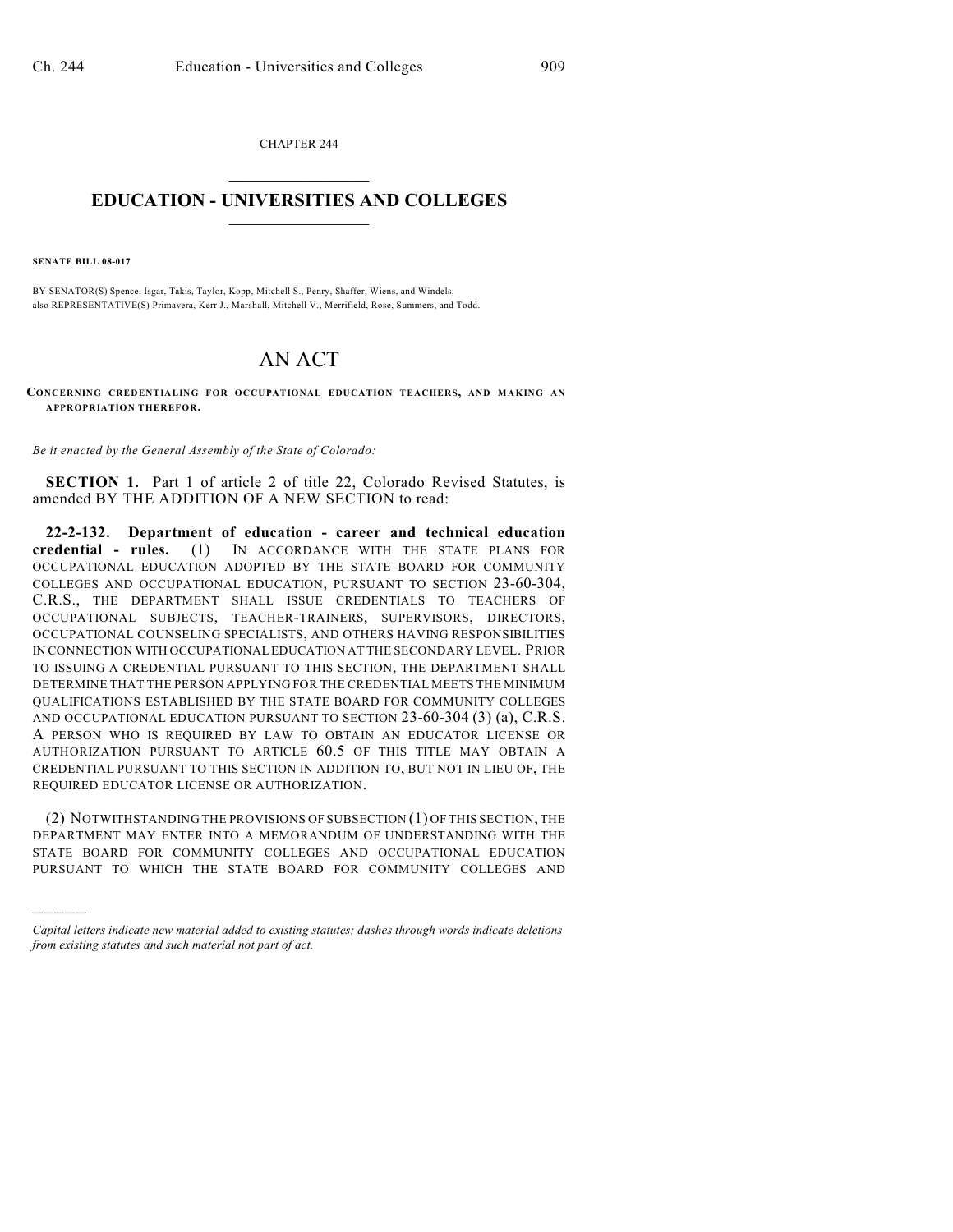OCCUPATIONAL EDUCATION, PRIOR TO JULY 1, 2009, MAY ISSUE CREDENTIALS TO TEACHERS OF OCCUPATIONAL SUBJECTS, TEACHER-TRAINERS, SUPERVISORS, DIRECTORS, OCCUPATIONAL COUNSELING SPECIALISTS, AND OTHERS HAVING RESPONSIBILITIES IN CONNECTION WITH OCCUPATIONAL EDUCATION AT THE SECONDARY LEVEL AS PROVIDED IN THIS SECTION.

(3) THE STATE BOARD OF EDUCATION SHALL PROMULGATE SUCH RULES AS MAY BE NECESSARY FOR THE IMPLEMENTATION OF THIS SECTION. AT A MINIMUM, THE RULES SHALL ESTABLISH THE AMOUNT OF AND PROCEDURES FOR THE DEPARTMENT TO COLLECT A FEE FOR THE ISSUANCE OF A CREDENTIAL PURSUANT TO THIS SECTION AND SECTION 22-60.5-112.

**SECTION 2.** 23-60-304 (3), Colorado Revised Statutes, is amended to read:

**23-60-304. Plans - development and implementation - credentialing - fees.** (3) (a) The state plans FOR OCCUPATIONAL EDUCATION shall include provisions relating to the training of teachers and administrators of occupational subjects and programs, and the board shall take steps to implement such THESE provisions. The board shall also establish minimum qualifications necessary for teachers of occupational subjects, teacher-trainers, supervisors, directors, occupational counseling specialists, and others having responsibilities in connection with occupational education AT BOTH THE SECONDARY AND POSTSECONDARY LEVELS and shall certify the same THESE QUALIFICATIONS to the department of education.

(b) CREDENTIALS TO TEACH AN OCCUPATIONAL SUBJECT OR PROGRAM SHALL BE ISSUED AS FOLLOWS:

(I) THE BOARD SHALL ISSUE A CREDENTIAL TO A PERSON SPECIFIED IN THIS SUBSECTION (3) WHO TEACHES AN OCCUPATIONAL SUBJECT OR PROGRAM AT THE POSTSECONDARY LEVEL AND WHO MEETS THE ESTABLISHED MINIMUM QUALIFICATIONS; EXCEPT THAT THE BOARD MAY DELEGATE TO A POSTSECONDARY INSTITUTION THE AUTHORITY TO ISSUE THE CREDENTIAL. THE BOARD SHALL ESTABLISH AND CHARGE FEES, FOR THE ISSUANCE OF A CREDENTIAL ISSUED PURSUANT TO THIS SUBPARAGRAPH (I). THE AMOUNT OF THE FEE SHALL BE DETERMINED BY THE BOARD ON THE BASIS OF THE DIRECT AND INDIRECT COST OF PROVIDING THE SERVICE. IF A POSTSECONDARY INSTITUTION ISSUES A CREDENTIAL, THAT POSTSECONDARY INSTITUTION MAY CHARGE THE FEE ESTABLISHED BY THE BOARD.

(II) The department of education shall provide for the issuance of certificates or other types of authorizations to the persons ISSUE A CREDENTIAL TO A PERSON specified in this subsection (3) who meet those HAS RESPONSIBILITY FOR AN OCCUPATIONAL SUBJECT OR PROGRAM AT THE SECONDARY LEVEL AND WHO MEETS THE minimum qualifications ESTABLISHED BY THE BOARD. THE STATE BOARD OF EDUCATION SHALL ESTABLISH AND CHARGE FEES PURSUANT TO SECTIONS 22-2-132 AND 22-60.5-112, C.R.S., FOR THE ISSUANCE OF A CREDENTIAL PURSUANT TO THIS SUBPARAGRAPH (II).

**SECTION 3. Appropriation.** In addition to any other appropriation, there is hereby appropriated, out of any moneys in the educator licensure cash fund created in section 22-60.5-112, Colorado Revised Statutes, not otherwise appropriated, to